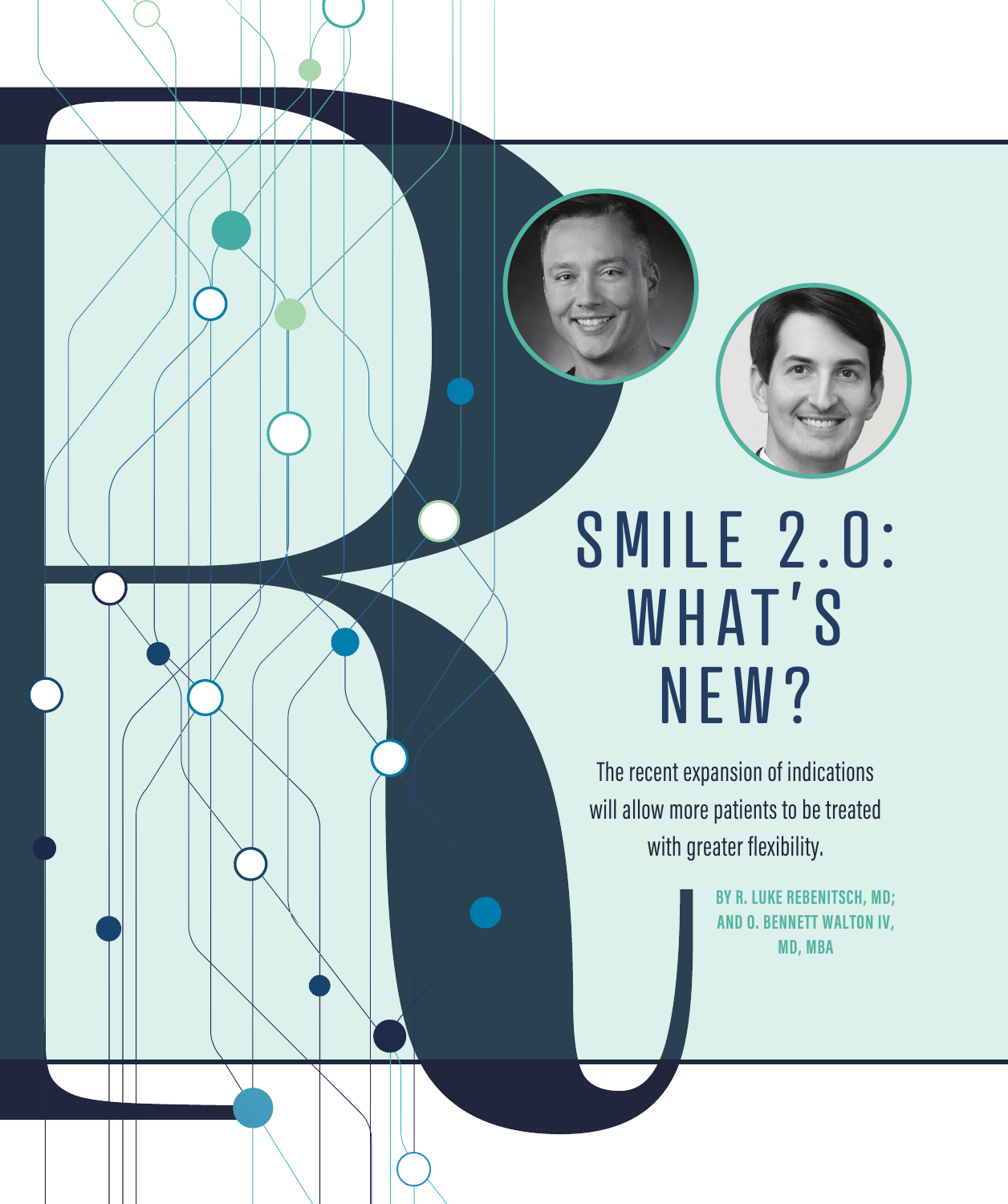#### *SMILE*

mall-incision lenticule extract<br>
(SMILE), approved by the FD<br>
in 2016, is the latest addition<br>
mainstream corneal refractive<br>
surgery. Tissue depth per<br>
diopter of correction with SMILE is mall-incision lenticule extraction (SMILE), approved by the FDA in 2016, is the latest addition to mainstream corneal refractive surgery. Tissue depth per roughly equivalent to that with PRK and LASIK. Unlike in LASIK and PRK, however, in SMILE a femtosecond laser (VisuMax, Carl Zeiss Meditec) is used to dissect a lens-shaped portion of stromal tissue for refractive correction, followed by manual removal of that lenticule (See *Watch It Now*).

#### $\triangleright$  **WATCH IT NOW**



BIT.LY/0619SMILE2

In October 2018, the FDA approved two significant expansions to the indications for SMILE. One was the addition of astigmatic correction so that the approved range of correction now includes spherical myopia from 1.00 to 10.00 D and cylinder from 0.75 to 3.00 D. The other change now allows surgeons to make a smaller entrance incision, potentially reducing disruption of corneal nerves and the corneal surface.

This expansion, which we are calling *SMILE 2.0*, will allow us to treat more patients—now including those with up to 3.00 D of astigmatism—and to have more flexibility in the parameters we use. In this article, we discuss the

clinical trial results that led to the recent approval and describe how we incorporate SMILE into our two separate laser refractive surgery practices.

#### CLINICAL TRIAL RESULTS

In the initial clinical trials for approval of SMILE for spherical myopia, 99.7% of eyes achieved 20/40 or better UCVA at 6 months postoperative, and 87.5% had 20/20 or better UCVA.1 Similarly, in data supporting the recent premarket approval, which included both spherical and astigmatic corrections (NCT02430428), 98.6% of eyes achieved a UCVA of 20/40 or better, and 84.2% had 20/20 or better UCVA at 6 months.2

These 6-month UCVA results fit nicely among the data for most of the recent LASIK FDA approvals. This is impressive considering that LASIK has had more time to become a mature technology and that it was not this accurate from the start.

Although patients can have 20/20 or 20/25 UCVA 1 day after SMILE, our clinical experience and the SMILE data from these approvals indicate that some patients' visual recovery can take longer. The trial data showed that it can take from 3 to 6 months for patients' vision to stabilize and establish a new baseline UCVA. In the spherical SMILE study, for example, only 63.3% of eyes achieved 20/20 UCVA at 1 week, improving to 87.5% at 6 months. $1$ 

#### FINE-TUNING THE SETTINGS

In our clinical experience with SMILE outside of the FDA trials, the ease of lenticule dissection is directly related to the speed of the patient's visual recovery. Typically, the less force needed, the faster the recovery. This is where the second element of the recent FDA labeling expansion becomes relevant.

The initial approval mandated femtosecond laser spot and track spacing of 3 µm, a transition zone of 0 µm, and a 90º incision angle. With the recent change, spot spacing, track spacing, and laser energy level are adjustable, and the surgeon has the ability to expand the transition zone of the lenticule dissection. Additionally, the incision angle may now be as small as 60º, representing a potential one-third reduction in the cutting of superficial nerves.

 A common observation is that not all femtosecond lasers are the same. Mirrors become worn over time, or environmental factors can alter effectiveness. The result is a lack of plug-and-play setting optimization. Each laser must be separately optimized. Most US SMILE surgeons are now in the process of optimizing their settings, which holds promise for achieving smoother dissections and allowing faster visual recovery in the future.

As they optimize their settings, many surgeons are finding success using spot and track spacing in the range of 4.2 to 4.5 µm and energy levels of 125 to 150 nJ. Most are now also using the smaller, 2-clock-hour incision angle.

If SMILE surgeons are now able to achieve significant improvements in healing speed as the lasers are optimized, it would not be the first time the refractive market has noted such improvements. Early ophthalmic femtosecond lasers used for LASIK flap creation struggled to compete with microkeratomes regarding corneal clarity. Today, however, femtosecond lasers provide excellent visual results with a level of safety that no microkeratome could ever match.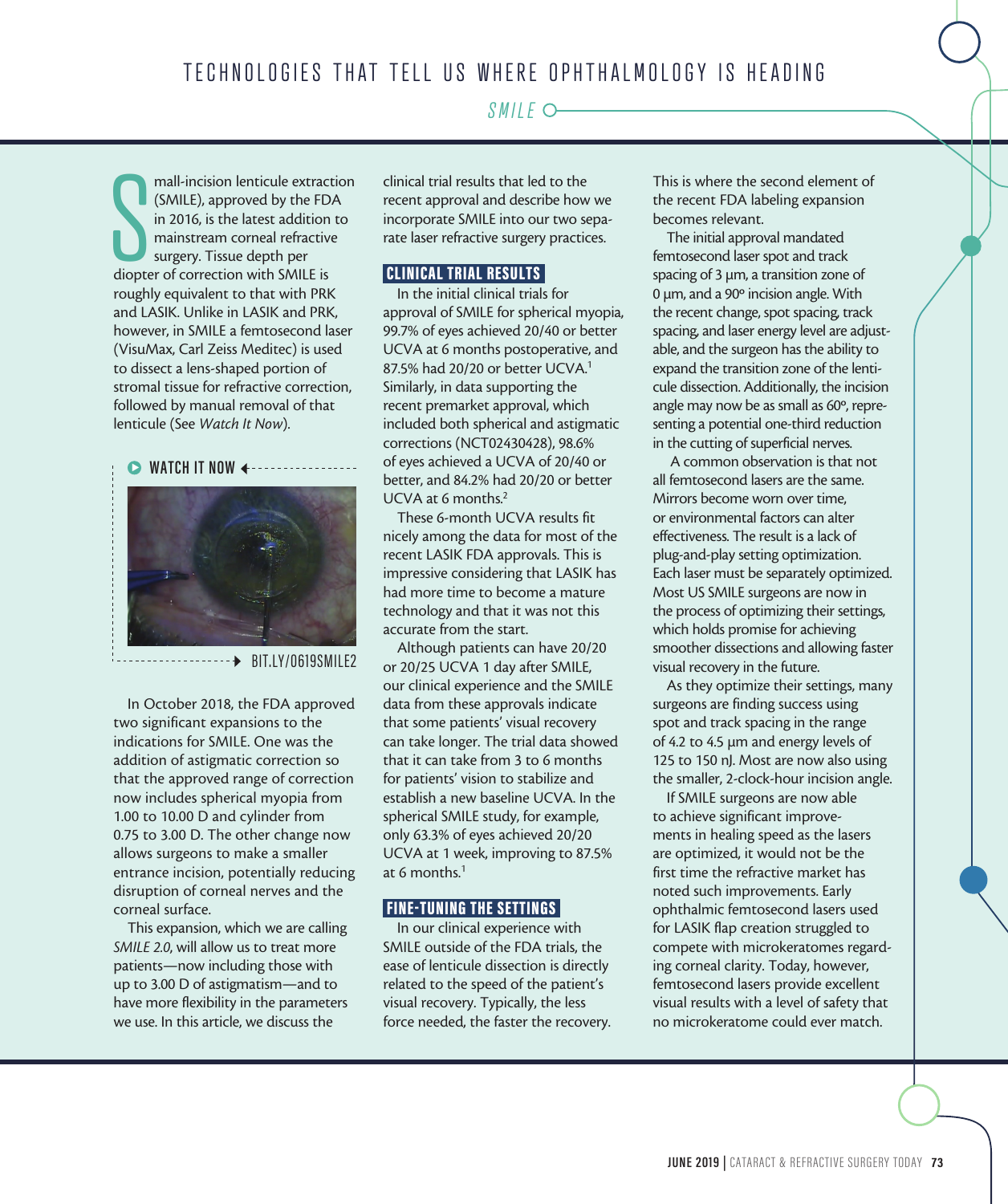## SIX TIPS FOR GETTING STARTED WITH SMILE  $\circ$

- $\blacktriangleright$  Tip No. 1: Start with moderate to high **myopes.** Because the nonrefractive component of the lenticule cannot yet be modified in the United States, selecting these patients allows use of a thicker lenticule and permits easier dissection. Energy settings that have not been optimized can more easily affect the results with thinner lenticules.
- $\blacktriangleright$  Tip No. 2: Optimize energy settings. This is where SMILE and LASIK flaps differ. Because in SMILE the refractive treatment is done by the femtosecond rather than the excimer laser, improper energy settings can cause a rougher interface and an opaque bubble layer, which results in difficult dissection and slower visual recovery. In general, lower is better, but setting the energy too low can result in black spots of incomplete treatment, leading to rougher surfaces and difficult dissection. This all affects the patient's rate of visual recovery and the final result.
- ▶ Tip No. 3: Recognize the importance of cap **distention.** Microdistortions cause slow visual recovery and poor visual outcomes,<sup>1</sup> as they do in LASIK. In the experience of one of us (R.L.R.), this process requires more manipulation than a LASIK flap would require.
- $\blacktriangleright$  Tip No. 4: Pay attention to centration. There is no pupil tracker or iris registration for SMILE. This allows the surgeon to have perfect control over the treatment centration, but it also *requires* the surgeon to have perfect control over the treatment centration.

The importance of this step cannot be overstated. There are many devices that help with centration, including the AcuTarget HD (Visiometrics), Pentacam (Oculus Optikgeräte), Orbscan (Bausch + Lomb), and others. Corneas should be marked at 0° and 180° (and more axes if needed) to account for cyclorotation. One of us (O.B.W.) particularly advises first becoming comfortable with the low-suction, curved interface of the femtosecond laser for LASIK flaps before attempting the first SMILE case.

- ▶ Tip No. 5: Have a strategy—including **dissecting the anterior plane first—but know how to make a rescue.** Most surgeons will find themselves in the posterior plane before the anterior plane at some point. This does not affect visual recovery, but it can make dissecting the anterior plane more difficult. Learn the rescue technique, as demonstrated in http://bit.ly/0619SMILE2\_2 and depicted in Figures 1 through 3.
- $\blacktriangleright$  Tip No. 6: Have an excimer laser available. It is not a failure to convert to LASIK if you encounter an opaque bubble layer, a suction break, or a difficult dissection. Many times, LASIK can be performed on the same day, but waiting for another day can sometimes be a better option. This is a possibility we discuss with all SMILE patients as part of the informed consent process out of an abundance of preparation and precaution.

1. Reinstein DZ, Archer TJ, Gobbe M. Small incision lenticule extraction (SMILE) history, fundamentals of a new refractive surgery technique and clinical outcomes. *Eye Vis (Lond).* 2014;1:3.



**Figure 1. Perceived anterior dissection but in the posterior plane.**



**Figure 2. A visible bubble in the anterior segment is a clue that you are in the posterior plane.**



**Figure 3. Rescue technique to find and dissect the anterior plane.**

We now can inspect flap quality before the tissue bridges are released upon lifting the flap.

#### STARTING TO SMILE

Proper training for SMILE is imperative. Poor technique and planning can greatly affect visual results. Some tips for getting started are included in the above sidebar.

We are often asked how we position SMILE in our practices. We each practice in comprehensive vision correction centers that offer all forms of laser vision correction as well as phakic IOLs, corneal inlays, refractive lens exchange, cataract surgery, and CXL.

Most patients have at least heard of LASIK, which essentially now serves as a proprietary eponym for all forms of

surgical vision correction, even lensbased. It is up to us to provide the singular and best recommendation for each patient who walks through our doors. Having SMILE as an option increases our ability to do so.

When we ask patients why they haven't had vision correction already, the answer is almost invariably one of two things: fear or money. For the